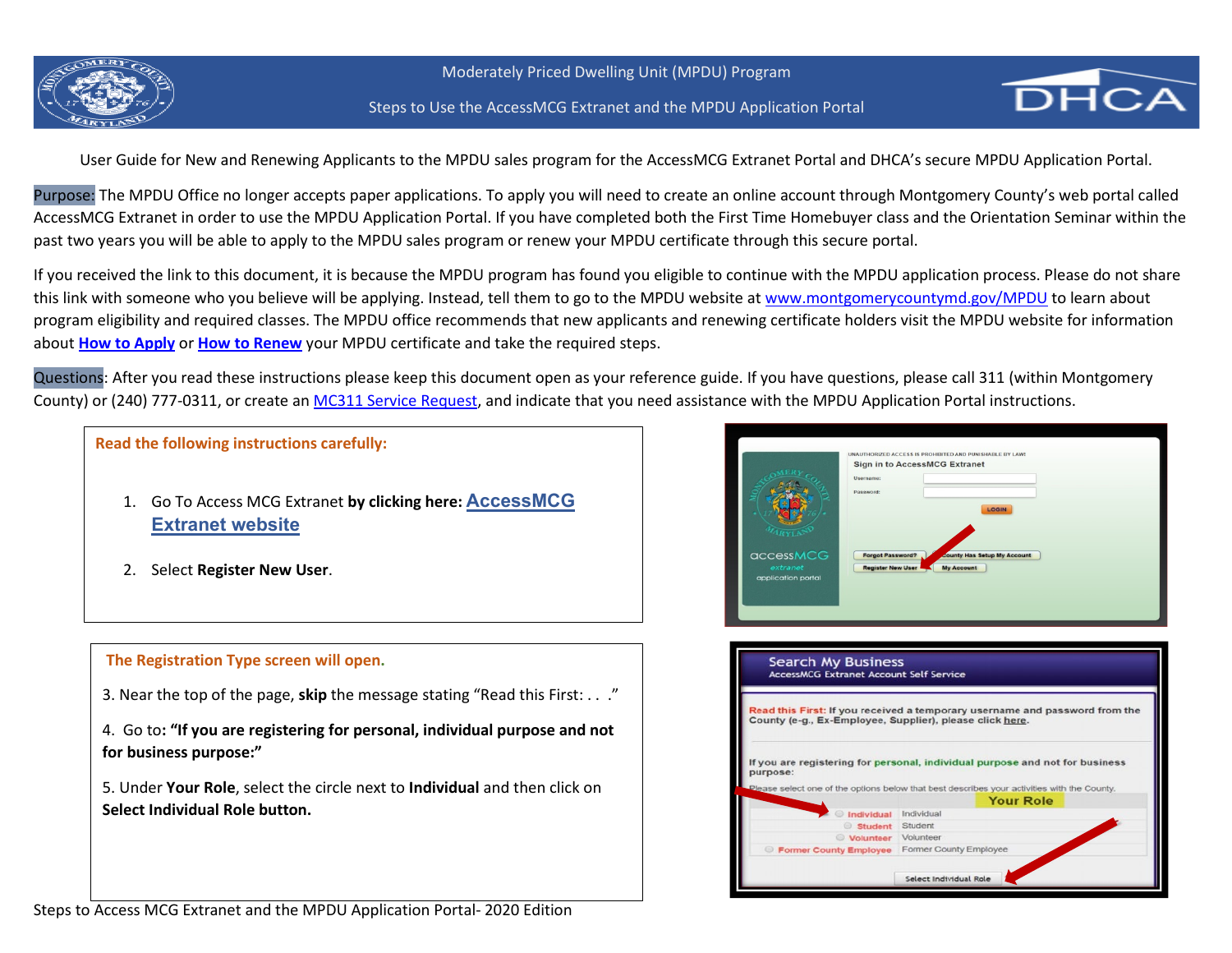



## **New User Registration Screen window will open**.

6. Complete the required fields**. You must provide the same information that you entered when you signed up for the First Time Homebuyer class and the Orientation Seminar:**

- E-mail Address
- First and Last Name
- Telephone Number
- Street Address, City, State, Zip Code
- If you are asked to complete the Business/Company field, enter "County Individual"
- 7. Create a **[password](https://montgomerycountymd.gov/DHCA/Resources/Files/housing/licensing/AccessMCG%20Password%20Rules.pdf)** with at least 8 characters, including 1 number and 1 symbol.
	- Your password cannot be your name or e-mail
	- Enter the same password in New Password and Confirm Password.
- 8. Once required fields are complete, select the **Create** button at the bottom left.

| <b>Email Address</b>    |                   | * This will be your login id.                                                               |
|-------------------------|-------------------|---------------------------------------------------------------------------------------------|
| <b>First name</b>       |                   |                                                                                             |
| Last name               |                   | ٠                                                                                           |
| <b>Telephone Number</b> |                   | ٠                                                                                           |
| <b>Business/Company</b> | County Individual | ٠                                                                                           |
| Department              |                   |                                                                                             |
| Job Title               |                   |                                                                                             |
| <b>Street Address</b>   |                   | ٠                                                                                           |
| City                    |                   | ٠                                                                                           |
| <b>State</b>            |                   | ٠                                                                                           |
| <b>Zip Code</b>         |                   | ×                                                                                           |
| <b>New Password</b>     |                   | * Please check Password Rules<br>above to make sure your password<br>meets the requirements |
| <b>Confirm Password</b> |                   |                                                                                             |
| Required field          |                   |                                                                                             |



### **The Security Code Notification will appear. Open another tab in your browser.**

9. Open your email and find the notification message from AccessMCG.\*

Copy the security code and paste it in the box.

Click **Enter** and the Confirmation window will appear. Then select Agree.

\*If you don't see the message within 15 minutes, check your spam or junk mail folder.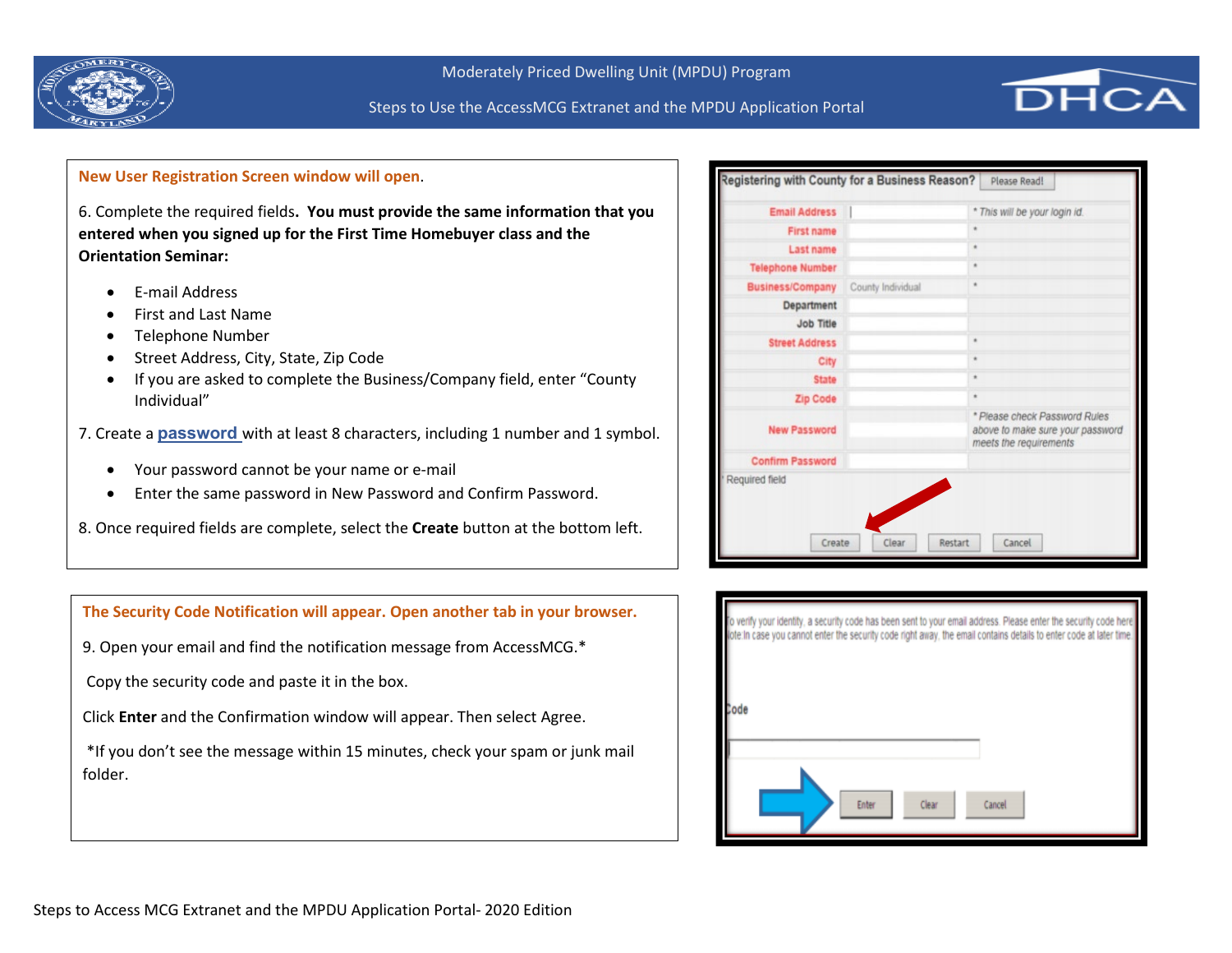



## **The Setup Password Responses window will appear**

10. Set up your secret questions and answers to help you manage your account in the future.

Click the drop-down arrow next to each blank field. This will provide you with several questions. Select a different question for each field. Type your answer. (Your response is case sensitive.) It should be something that you will remember.

Click **Save Responses**

**The Confirmation Password Responses window will appear**

- Please write your responses in a safe place for future reference.
- If you forget your password:

Please go to the **[AccessMCG Extranet website](https://www.montgomerycountymd.gov/AccessMCG)** and select the **Forgot Password?** button at the bottom left.

| In the event that you forget your password, you can recover your password by answering<br>questions known only to you.<br><b>WARNING</b> Please make sure to remember the answers. This is CRITICAL<br>Please choose your questions and answers that can be used to verify your identity in case you<br>forget your password. Because the answers to these questions can be used to access your<br>account, be sure to supply answers that are not easy for others to quess or discover. |
|------------------------------------------------------------------------------------------------------------------------------------------------------------------------------------------------------------------------------------------------------------------------------------------------------------------------------------------------------------------------------------------------------------------------------------------------------------------------------------------|
| Please type your security responses<br>Question1 What is the name of your favorite pet?<br>Answer1<br>Question2 What city or town were you born in?<br>Answer2<br>Question3 In what city or town was your first job?<br>Answer3<br>Note: Answers are not case sensitive.<br><b>Save Responses</b><br>Clear<br>Cancel<br>Home                                                                                                                                                             |